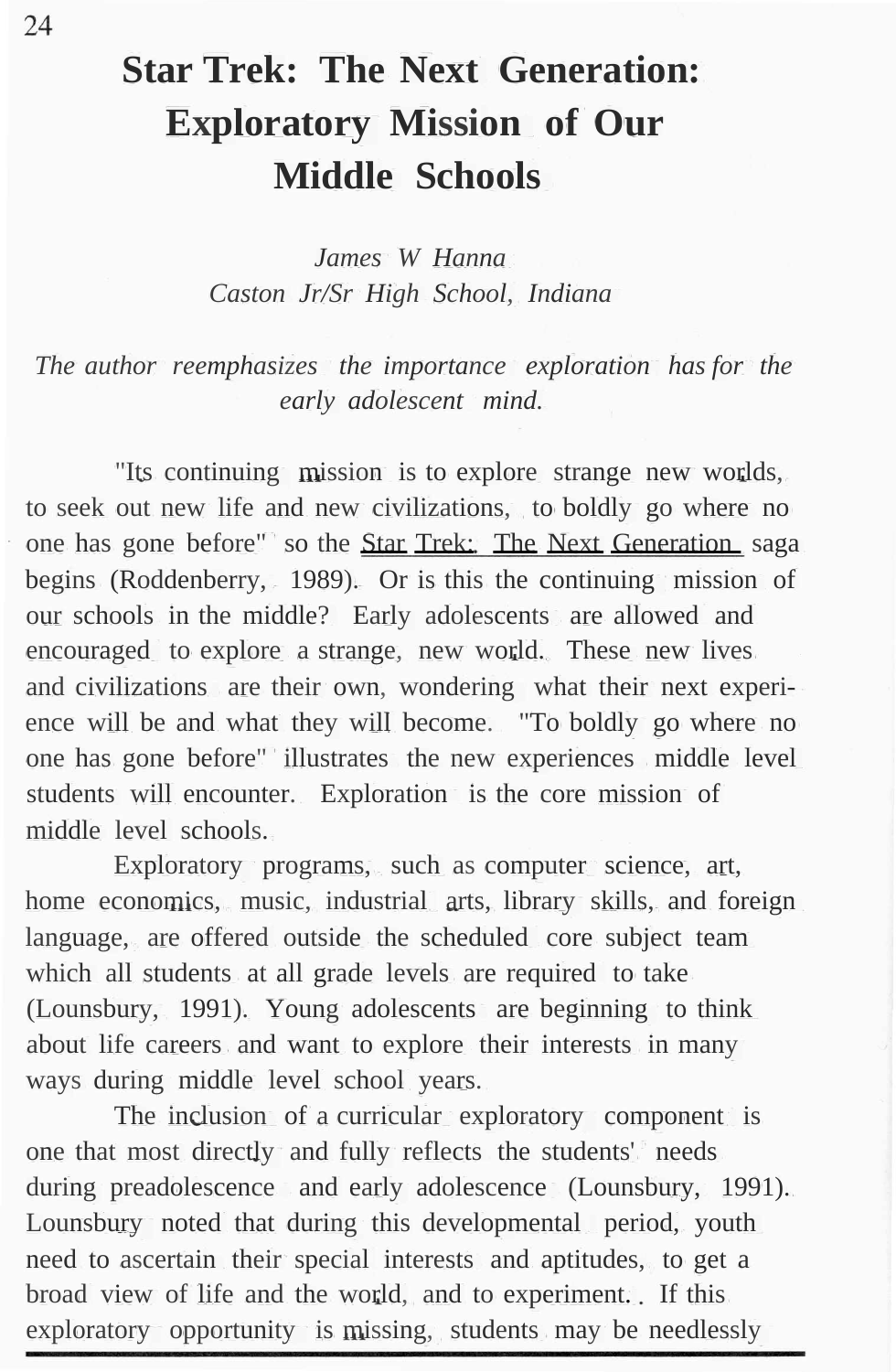restricted in their future lives. The middle level years offer the students the opportunity to sample the world before they become committed to a particular program in high school.

Barnhart (1986) wrote that exploratory programs offer younger adolescents a means to deal with life, interest changes and uncertainties. Most exploratory program activities are a vocational or hobby-oriented and allow students to identify how such activities meet their growing and changing individual interests. The opportunity for youngsters to explore their needs, talents, and interests is no less important than a school's commitment to develop excellent academic and intellectual learning.

> Exploratory education is essential to help middle level youngsters find out who they are and what they want to become. The opportunity for students to define and explore their changing and maturing interest is a significant and important part of both their middle school education and their personal growth and development.. (Barnhart, 1986,p. 105)

Merenbloom (1988) in his book Developing Effective Middle Schools Through Faculty Participation describes the exploratory concept for an effective middle level program. Exploratory experiences offer opportunities for youth to enrich learning and to satisfy their ever-changing interests and natural curiosity. The model Merenbloom explained originated with the desire to introduce various short-term courses during the middle grades, providing a path for more informed decisions on high school electives. The exploratory also provides students opportunities to assess their strengths and weaknesses. Student participation in a required complement of experiences allows the student to identify likes and dislikes, This exploratory participation allows the student to note potential areas of expertise. The Carnegie Council on Adolescent Development in the 1989 book Turning Points echoed success's importance by stating that schools should "ensure success for all students" (p. 9). The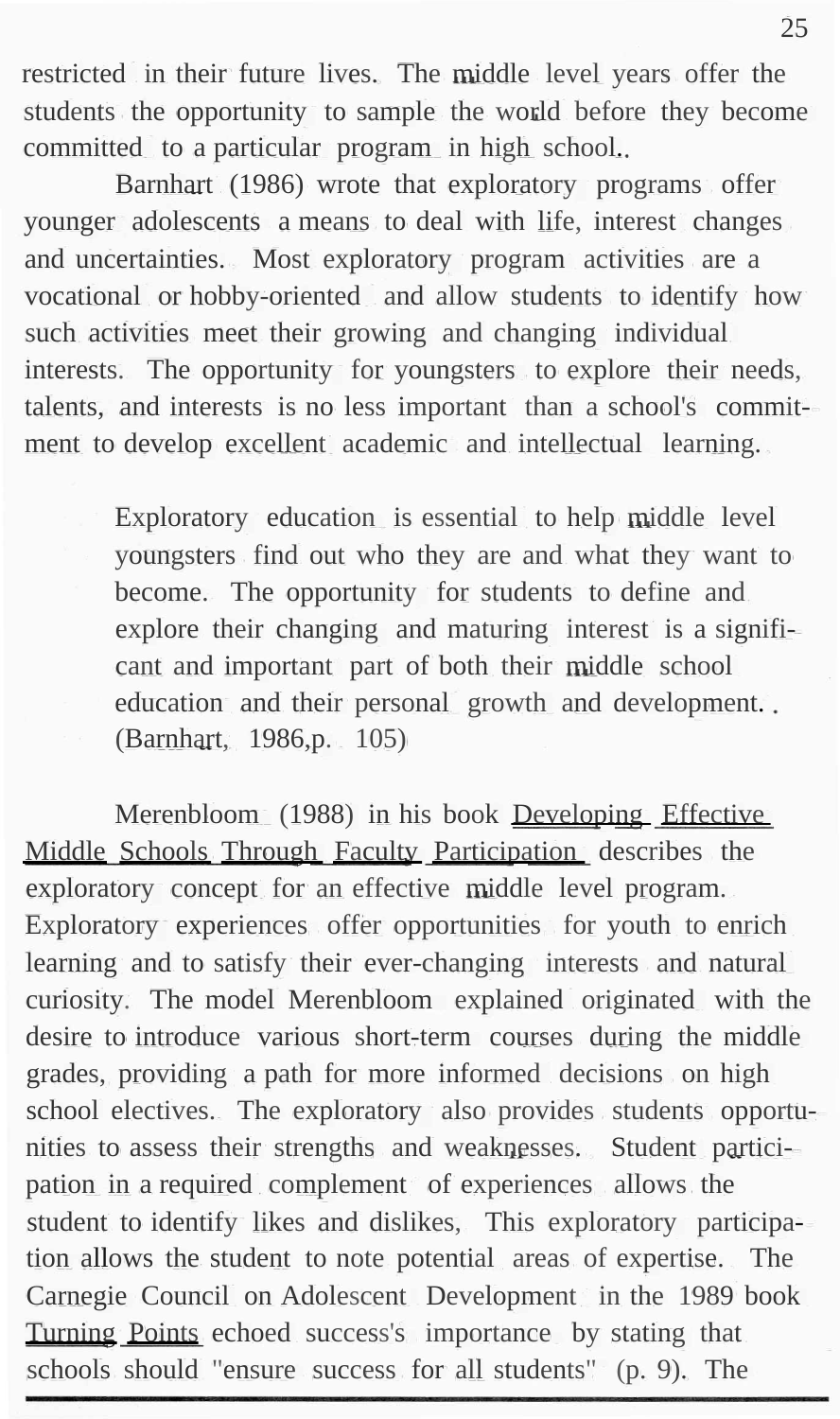report further noted that " ... opportunities (for students) to exhibit excellence may lie outside the core program, in exploratory courses" (Carnegie Council on Adolescent Development, 1989, p.49).

Middle level students are much more likely to participate in active learning experiences in exploratory courses rather than in the academic classes. These classes are normally measured by individual outcomes; and, therefore, students are assessed on their individual abilities and performances. This results in exploratory classes having a greater impact on enhancing a student's self-esteem (Gill, 1995).

The exploratory program should be available for all students as middle school proponents' Alexander and McEwin (1989) recommended. Schneider (1986) wrote that exploratory programs used in middle level schools may provide stability to all programs.

> Given the inquisitive nature and divergent learning needs of early adolescents, the middle school curriculum must be relevant and satisfy students' individual needs as well as those prescribed by school officials. An exploratory program is an essential curriculum component for meet ing these needs. (p. 24)

Clark and Clark (1994) describe a developmentally appropriate curriculum for young adolescents as one that provides the opportunity to explore the intellectual, emotional, social, and physical dimensions of adolescence. Commonly done through middle level schools' exploratory curriculum, fewer structured learning experiences provide students the opportunity to explore their aptitudes, interests, and special talents and to develop an accurate and positive self-concept. The exploratory curriculum's major purpose, according to Clark and Clark, is to allow young adolescents to achieve and demonstrate competence in numerous areas such as art, athletics, academics, and technology. An exploratory allows every student the oppor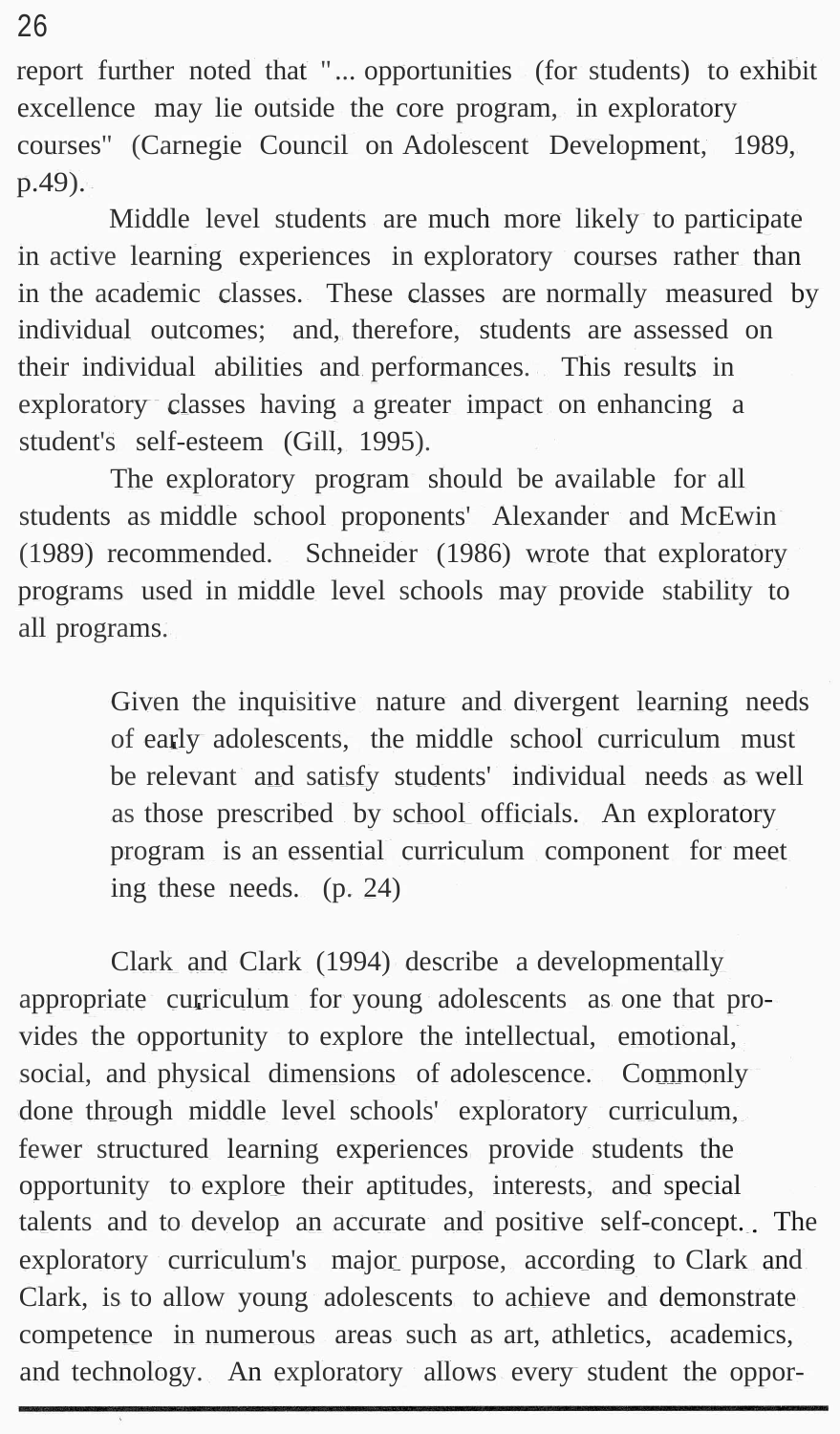tunity to excel and be successful. **In** order to accomplish these purposes, exploratory programs are organized around a sequence of required and elective courses that students take throughout their years in the middle level school. Frequently these activities allow the students to make practical application of facts, skills, and information learned in the content area.

Exploratory programs should be a significant component of the middle school program according to Steffans (1991). The program should focus on three major middle school characteristics: (a) adolescent physical, emotional, and intellectual needs; (b) creativity and exploration; and (c) positive self concept development. An imbalance or omission of any of these characteristics dramatically reduces exploratory programs' effectiveness and provides a disservice to adolescents.

**In** order to accomplish the middle schools mission, exploration is a must. Similar to the **Star Trek** episodes, the exploratory program's success may not be completely understood for years to come.